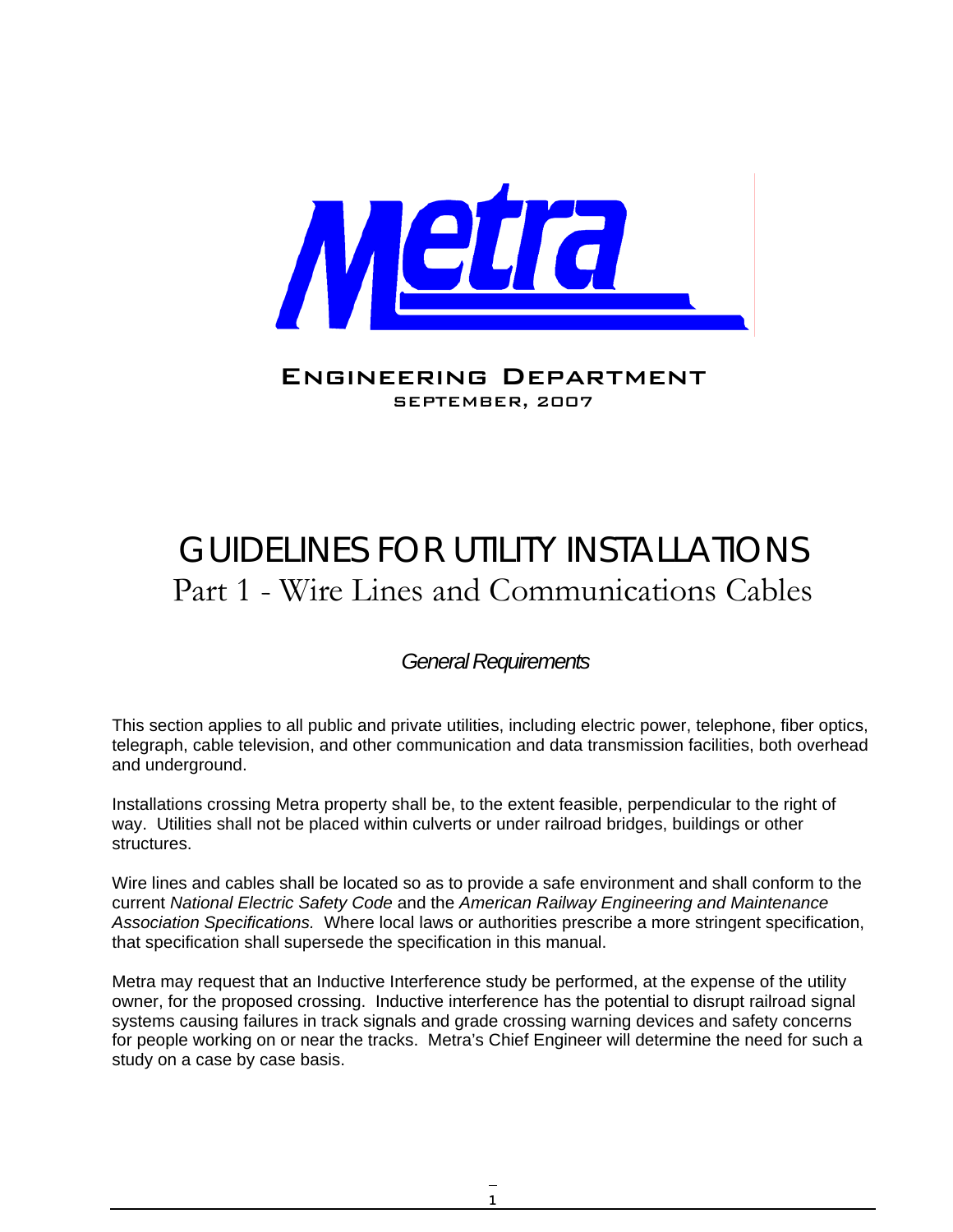All wire line applications shall include a plan and cross section view, at a clear and legible scale, of the proposed installation. Plan views shall include the following:

- Date of plan, scale and north arrow
- Centerline of all railroad tracks
- Distance (in feet) to nearest railroad milepost or grade crossing (centerline of road)
- Right of way dimensions
- Angle of crossing relative to right of way
- Location of all railroad signal facilities and pole lines
- Location of all existing utility pole lines and above ground utilities
- Location of all existing underground utility markers
- Location of proposed poles and distance from centerline of nearest track to edge of pole
- Length of wire line span across tracks from pole to pole

Cross section views shall include the following:

- Date of plan, scale
- All railroad tracks
- Right of way dimensions
- Vertical clearance from bottom of sag to top of rail on all tracks
- Location of poles and distance from centerline of nearest track to edge of pole
- Length of span across tracks from pole to pole
- Location of all existing railroad pole lines and utility lines
- Location of all grade crossing signal equipment (gates, flashers, masts, cantilevers, etc.) if located near or within a road crossing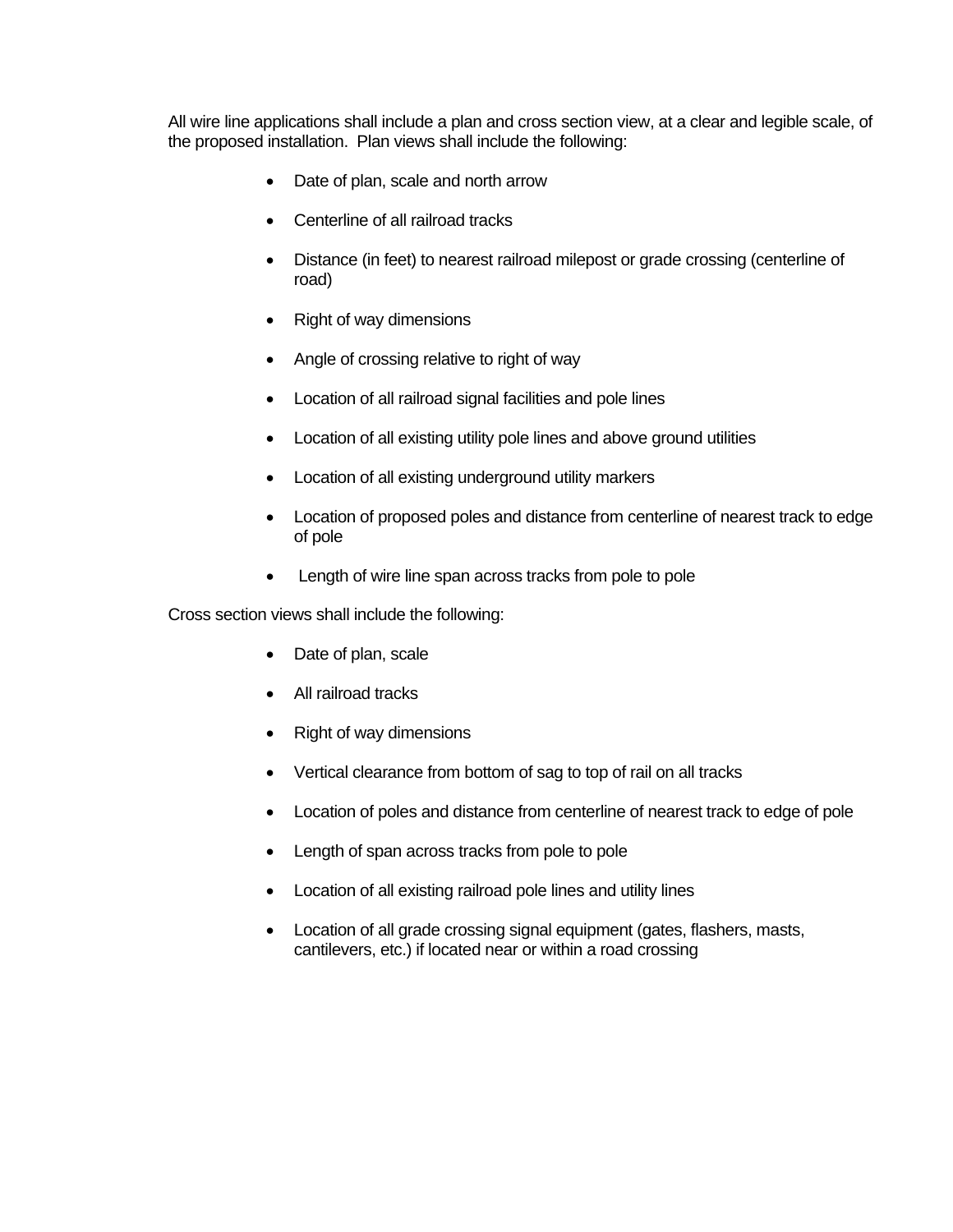## Specifications for Overhead Wire Line Crossings

- 1. These specifications shall apply to overhead electric power line crossings over railroad rights of way, tracks, and signal and communication wires.
- 2. The Crossing Company shall submit plans showing proposed construction for review and approval with its application. A signed easement agreement, formal approval of plans, and subsequent contractor right of entry (see right of entry application) is required prior to commencement of construction.
- 3. The poles or towers supporting the line shall preferably be outside Metra's right of way
- 4. The poles or towers shall preferably be in a straight line.
- 5. Crossing poles and towers shall be located as far as possible from combustible structures. The space around the poles and towers shall be kept free from underbrush, grass, and other combustible material.
- 6. The side clearance from the pole or tower from the nearest rail may not be less than 12 feet l, with a minimum distance of 8.5 feet from the nearest rail to any cross arm, guy, or other attachment. Unguyed poles must be located a minimum distance equal to the height of the pole above the ground line plus 10 feet from the centerline of the nearest track.
- 7. Where necessary for unobstructed view of wayside signals, signs, etc., Metra may require greater clearances than specified above.
- 8. Wooden poles supporting the crossing span shall be side-guyed in both directions, if practicable, and be head-guyed away from the crossing span. Braces may be used instead of guys. **All down guys shall have high visibility guarding.**
- 9. The poles or towers shall be plainly marked with the name, initials, or trademark and the pole numbers, if used, of the Crossing Company. When required by Metra, the Crossing Company shall place, on all crossing structures located on Metra property, warning signs of approved design.
- 10. In general, lines shall be arranged in the order of their operating voltages, conductors of the greatest voltage occupying the highest position. Where lines of lower voltage are permitted to cross over circuits of higher voltage, their mechanical strength shall conform to that required for the higher voltage lines.
- 11. Where the wires or cables of the crossing span are supported on both crossing supports by pin type insulators, or by suspension type insulators in a suspended position or in a strain position, the vertical clearance between the wires or cables of the crossing span and the top of rail, at 60˚ Fahrenheit and no wind, shall not be less than the following:
	- a. Where the distance from the nearer crossing support to the point where the line crosses the farthest rail is 75 feet or less, the minimum clearance above the top of rail shall be: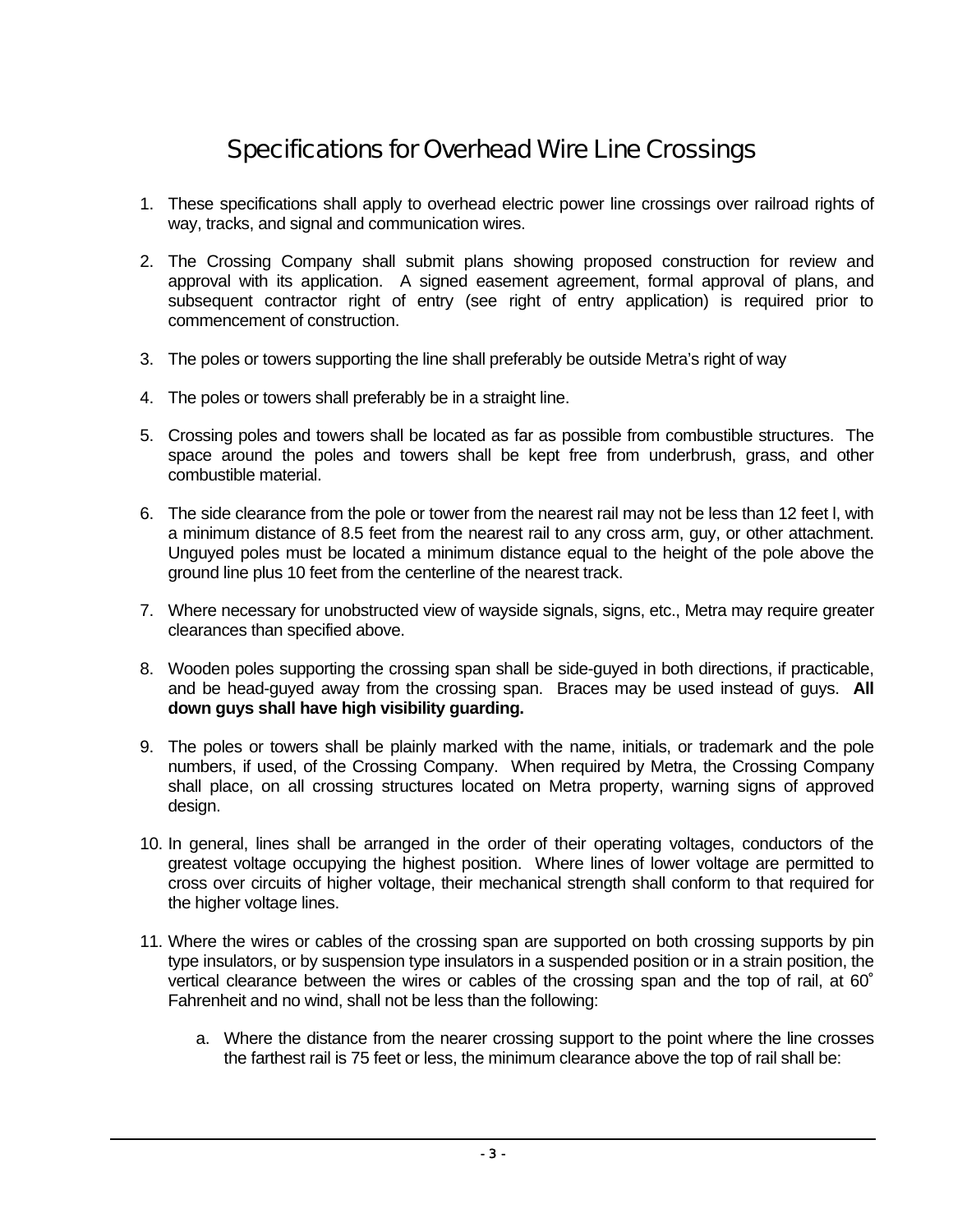- i. 28 feet for lines carrying  $0 15,000$  volts
- ii. 30 feet for lines carrying 15,000 50,000 volts
- iii. Lines over 50,000 volts 30 feet plus 0.4 inches for each 1,000 volts above 50,000.
- b. Where the distance from the nearer crossing support to the point where the line crosses over the farthest rail is more than 75 feet, the clearance of (a) above shall be increased by 0.2 feet for each 10 feet in excess of 75 feet in length.
- c. For the protection of railroad crane and pile driver operations, and the protection of the wire line crossing, it is preferred that any wire or cable crossing be located at least 1,000 feet from any railroad bridge, trestle or large culvert. When it is necessary to locate less than 1,000 feet from such a structure, the vertical clearance shall not be less than 50 feet.
- 12. The clearance between any two wires crossing each other and carried on different supports shall be not less than the following:
	- a. Where the upper conductor or wire has fixed supports, the sum of the distances from the point of intersection of the two crossing wires to the nearer supporting structure of each span does not exceed 100 feet:

| NATURE OF WIRES<br><b>CROSSED OVER</b>                                                         | Communication | Supply cables having<br>permanently grounded<br>metal sheath $-$ all<br>voltage |                         | Open supply wires:   |                           | Guys, Messengers,<br>span wires,<br>lightning protection<br>wires, service drops<br>0 - 750 volts |
|------------------------------------------------------------------------------------------------|---------------|---------------------------------------------------------------------------------|-------------------------|----------------------|---------------------------|---------------------------------------------------------------------------------------------------|
|                                                                                                |               | Line<br>Wires                                                                   | Service<br><b>Drops</b> | $0 - 8,700$<br>volts | $8,700 -$<br>50,000 volts |                                                                                                   |
|                                                                                                | Feet          | Feet                                                                            | Feet                    | Feet                 | Feet                      | Feet                                                                                              |
| Communication                                                                                  | 2             | 4                                                                               | 2                       | 4                    | 6                         | $\overline{2}$                                                                                    |
| Supply cables having<br>permanently grounded metal<br>sheath - all voltage                     | 4             | $\mathcal{P}$                                                                   | 2                       | 4                    | 4                         | 2                                                                                                 |
| Open supply wires:                                                                             |               |                                                                                 |                         |                      |                           |                                                                                                   |
| 0 - 750 volts                                                                                  | 4             | 2                                                                               | $\overline{2}$          | $\overline{2}$       | 4                         | 2                                                                                                 |
| $750 - 8,700$ volts                                                                            | 4             | $\overline{2}$                                                                  | 4                       | 2                    | 4                         | 4                                                                                                 |
| 8,700 - 50,000 volts                                                                           | 6             | 4                                                                               | 6                       | 4                    | 4                         | 6                                                                                                 |
| Guys, Messengers, span<br>wires, lightning protection<br>wires, service drops 0 -<br>750 volts | 2             | 2                                                                               | 2                       | 4                    | 4                         | 2                                                                                                 |

**Note: for voltage exceeding 50,000, the clearances given above shall be increased at the rate of 0.4 inches for each 1,000 volts in excess of 50,000.** 

> b. Where the upper conductor or wire has fixed supports, and the sum of the distances from the point of intersection of the two crossing wires to the nearer supporting structure of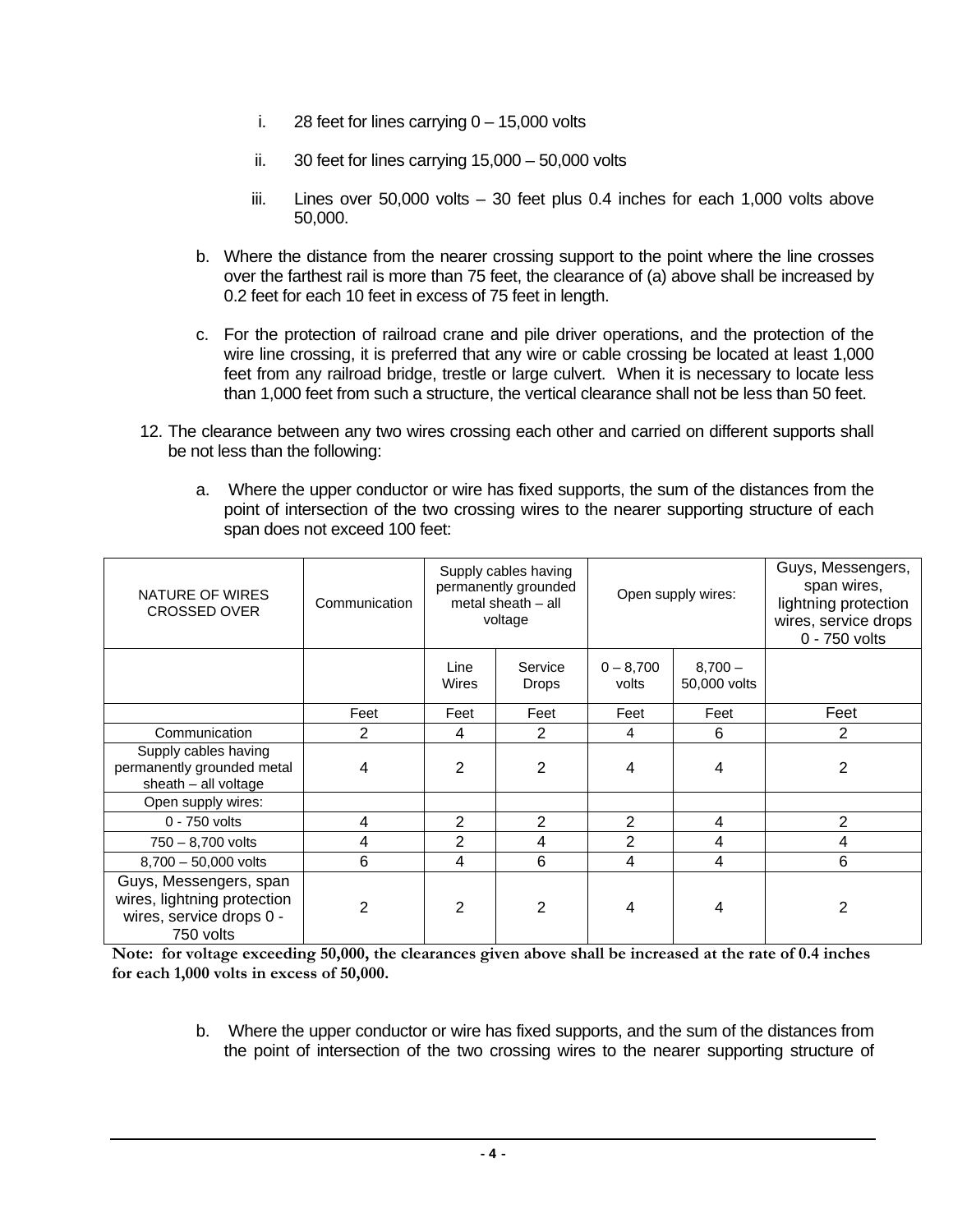each span exceeds 100 feet, the clearances listed in the above table shall be increased by 0.10 feet for each 10 feet in excess of the 100 feet.

- c. Conductors supported by suspension type insulators at crossings over communication wires shall be increased by such an amount that the values specified in the above table will be maintained in the event of a broken conductor in either adjacent span, provided such conductor is supported as follows:
	- At one support by suspension type insulators in a suspended position, and at the other support by insulators not free to swing (including semi-strain type insulator).
	- At one support by a strain insulator, and at the other support by a semi-strain type insulator.
- 13. Splices shall not be made in the crossing span, and preferably not in the adjacent spans, which are depended upon for withstanding the longitudinal tension of the crossing conductors. Taps shall not be made in the crossing span. If a splice or tap is made in any conductor in the span adjacent to the crossing span, it shall, where practicable, be placed at a point nearer to the crossover support than is the nearest conductor crossed over.
- 14. Cradles, baskets, and overhead bridges are generally not acceptable and shall not be used except under unusual conditions where it is economical to build such a structure of sufficiently substantial nature and when approved by Metra. Drop outs shall not be used.
- 15. The crossing construction shall be subject at all times to the inspection and approval of Metra.
- 16. All parts of the supporting structures of the crossing span shall be inspected annually by the owner and all defective parts shall be promptly restored to a safe condition.
- 17. The details of construction and maintenance of the crossing, unless otherwise specified herein, shall be in accordance with the current specifications of the National Electrical Safety Code, except when modified construction is permitted by Metra.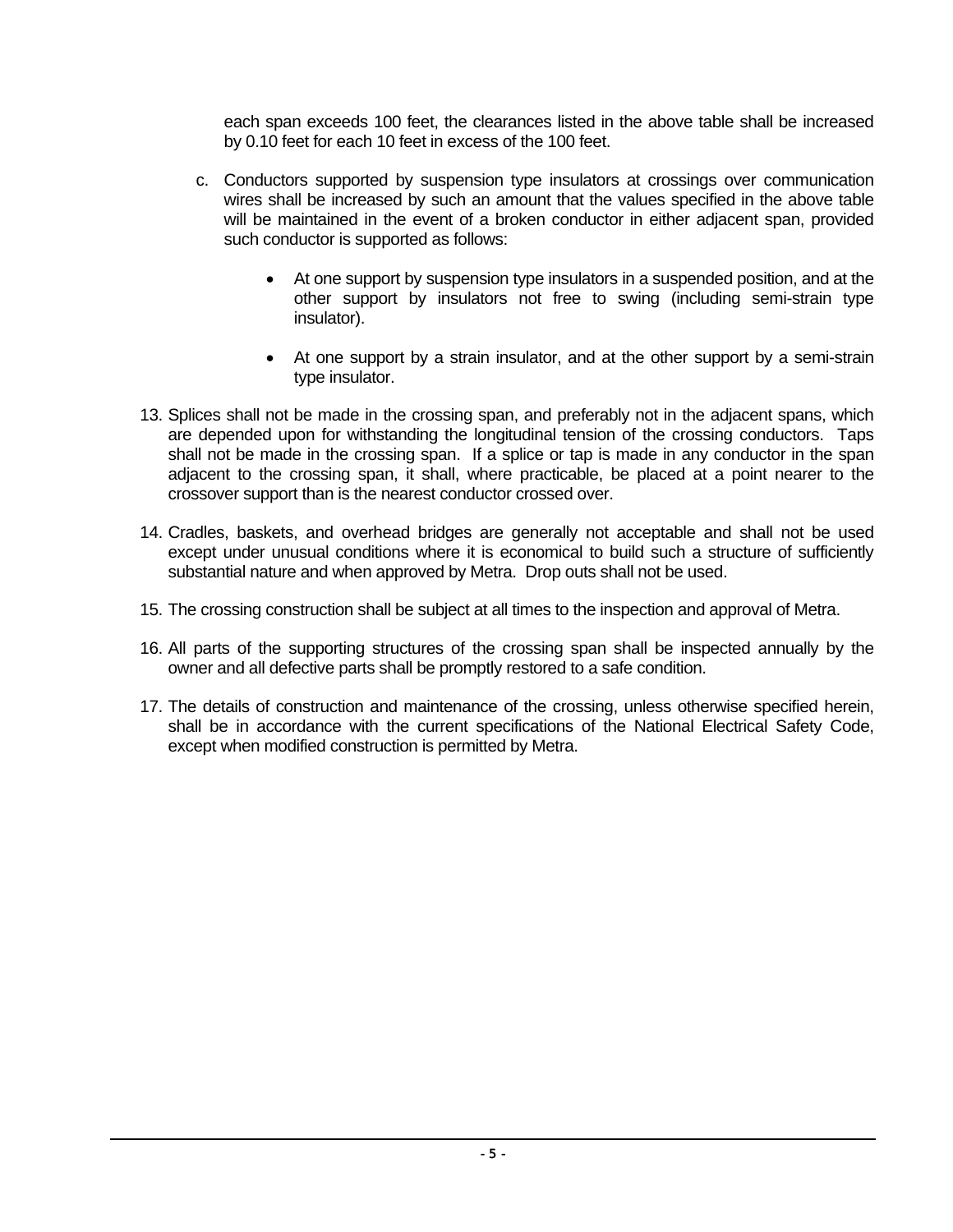### Specifications for Overhead Communication Line Crossings

- 1. These specifications shall apply to the construction of overhead communication lines crossing or paralleling the right of way. Wires covered by these specifications shall not carry more than 400 volts.
- 2. Spans crossing the right of way shall preferably have the supporting poles located outside the right of way. The crossing span, where practicable, shall not exceed 175 feet. Where practicable, the adjacent spans shall not exceed the length of the crossing span by more than 50%. Where practicable, the poles supporting the crossing span and the adjacent spans shall be in a straight line.
- 3. Pole lines paralleling the right of way shall have the poles located not less than 12 feet from the nearest rail, with a minimum distance of 8.5 feet from the nearest rail to any cross arm, guy, or other attachment. When necessary to provide safe operating conditions which require unobscured view along the track for signal, signs, etc., Metra may require clearances greater than those specified above.
- 4. Wood poles shall be new and structurally sound. If guys are omitted, poles shall be located a minimum distance from the centerline of any track equal to the height of the pole above the ground line plus 10 feet. Gains shall not be cut to a depth of more than one-half inch. Spliced poles shall not be used in the crossing span.

| The following table specifies the minimum depth of setting for un-guyed poles in average soil and in |  |
|------------------------------------------------------------------------------------------------------|--|
| rock.                                                                                                |  |

| <b>MINIMUM DEPTH OF SETTING FOR UN-GUYED POLES</b><br>Depth in feet in average soil for different classes of poles |         |               |                |                                          |
|--------------------------------------------------------------------------------------------------------------------|---------|---------------|----------------|------------------------------------------|
| <b>Length of Pole (feet)</b>                                                                                       | Class 4 | Class 5 and 6 | <b>Class 7</b> | Depth in Feet in Rock for<br>all Classes |
| 16                                                                                                                 |         | 4.00          | 3.75           | 3.00                                     |
| 18                                                                                                                 |         | 4.25          | 4.00           | 3.25                                     |
| 20                                                                                                                 | 4.25    | 4.25          | 4.00           | 3.25                                     |
| 22                                                                                                                 | 4.75    | 4.50          | 4.25           | 3.50                                     |
| 25                                                                                                                 | 5.25    | 4.75          | 4.50           | 3.75                                     |
| 27                                                                                                                 | 5.50    | 5.00          | 4.75           | 4.00                                     |
| 30                                                                                                                 | 5.75    | 5.25          | 5.00           | 4.25                                     |
| 35                                                                                                                 | 6.00    | 5.50          | 5.25           | 4.50                                     |
| 40                                                                                                                 | 6.25    | 5.75          | 5.50           | 4.75                                     |
| 45                                                                                                                 | 6.50    | 6.00          | 5.75           | 5.00                                     |
| 50                                                                                                                 | 6.75    | 6.25          | 6.00           | 5.25                                     |
| 55                                                                                                                 | 7.00    | 6.50          |                | 5.50                                     |
| 60                                                                                                                 | 7.25    | 6.75          |                | 5.75                                     |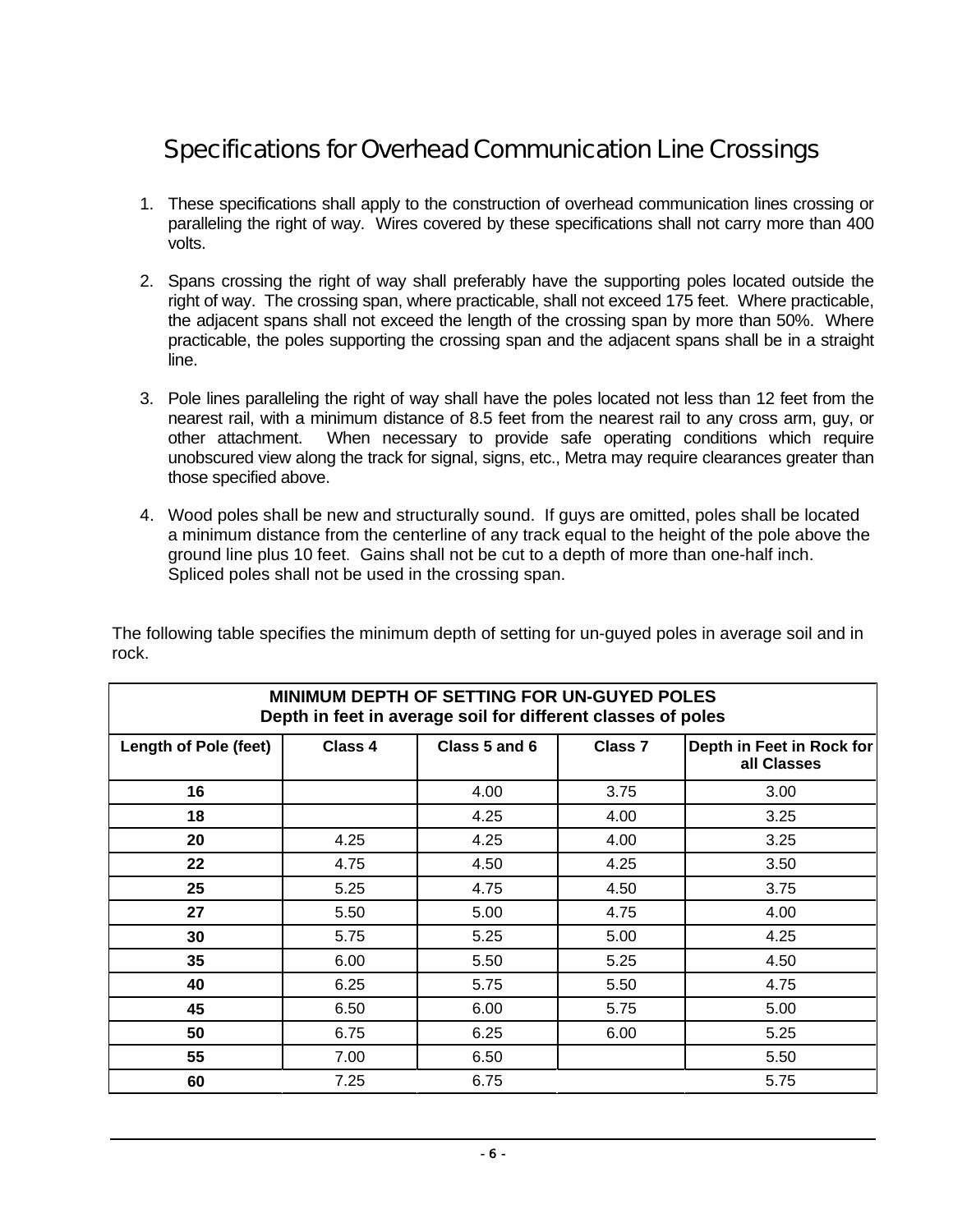Where soil conditions are such that the above depths of setting will not develop the strength of the pole, the pole shall be set to a greater depth, or other means shall be used to properly support the pole.

5. Wood crossarms supporting the crossing span shall be of fir, treated yellow pine, or other suitable timber. They shall have a nominal cross-section of not less than the value given in the table below. Galvanized or painted steel or iron crossarms of equal or greater strength than those of the wood crossarms specified in the table may also be used.

| DIMENSIONS OF WOOD CROSSARMS |                |                |                                  |  |
|------------------------------|----------------|----------------|----------------------------------|--|
| Number of                    | Nominal Length |                | <b>Nominal Cross Section</b>     |  |
| wires                        | Feet           | Inches         | (Inches)                         |  |
|                              |                | $4\frac{1}{2}$ | 2 5/16 X 3 5/16                  |  |
|                              |                | $4\frac{1}{2}$ | 2 5/16 X 3 5/16                  |  |
|                              |                |                | $2\frac{3}{4}$ X 3 $\frac{3}{4}$ |  |
|                              |                |                | $2\frac{3}{4}$ X 3 $\frac{3}{4}$ |  |
|                              |                |                | 3 X 4                            |  |

- 6. All pole line hardware shall be galvanized.
- 7. Insulator pins shall have strength sufficient to withstand the loads to which they will be subjected. Iron or steel pins shall have a shank diameter of not less than  $\frac{1}{2}$  inch. Wood pins shall be sound and straight grained with a shank diameter of not less than 1 ¾ inch.
- 8. Each insulator shall be of such pattern, design, and material that, when mounted on its pin, it will withstand, without damage, and without being pulled off its pin, the ultimate strength of the conductor which it supports.

| <b>MINIMUM WIRE SIZES</b> |                        |                      |                       |                   |
|---------------------------|------------------------|----------------------|-----------------------|-------------------|
| Conductor                 | Spans 125 feet or less |                      | Spans 125 to 150 feet |                   |
|                           | Gauge                  | Diameter<br>(inches) | Gauge                 | Diameter (inches) |
| Copper, hard drawn        | <b>10 AWG</b>          | 0.102                | 9 AWG                 | 0.114             |
| Steel, galvanized         | <b>10 BWG</b>          | 0.134                | 8 BWG                 | 0.165             |

**Note:** If spans in excess of 150 feet are necessary, the size of the conductors specified above, or the sags of the conductors shall be increased accordingly.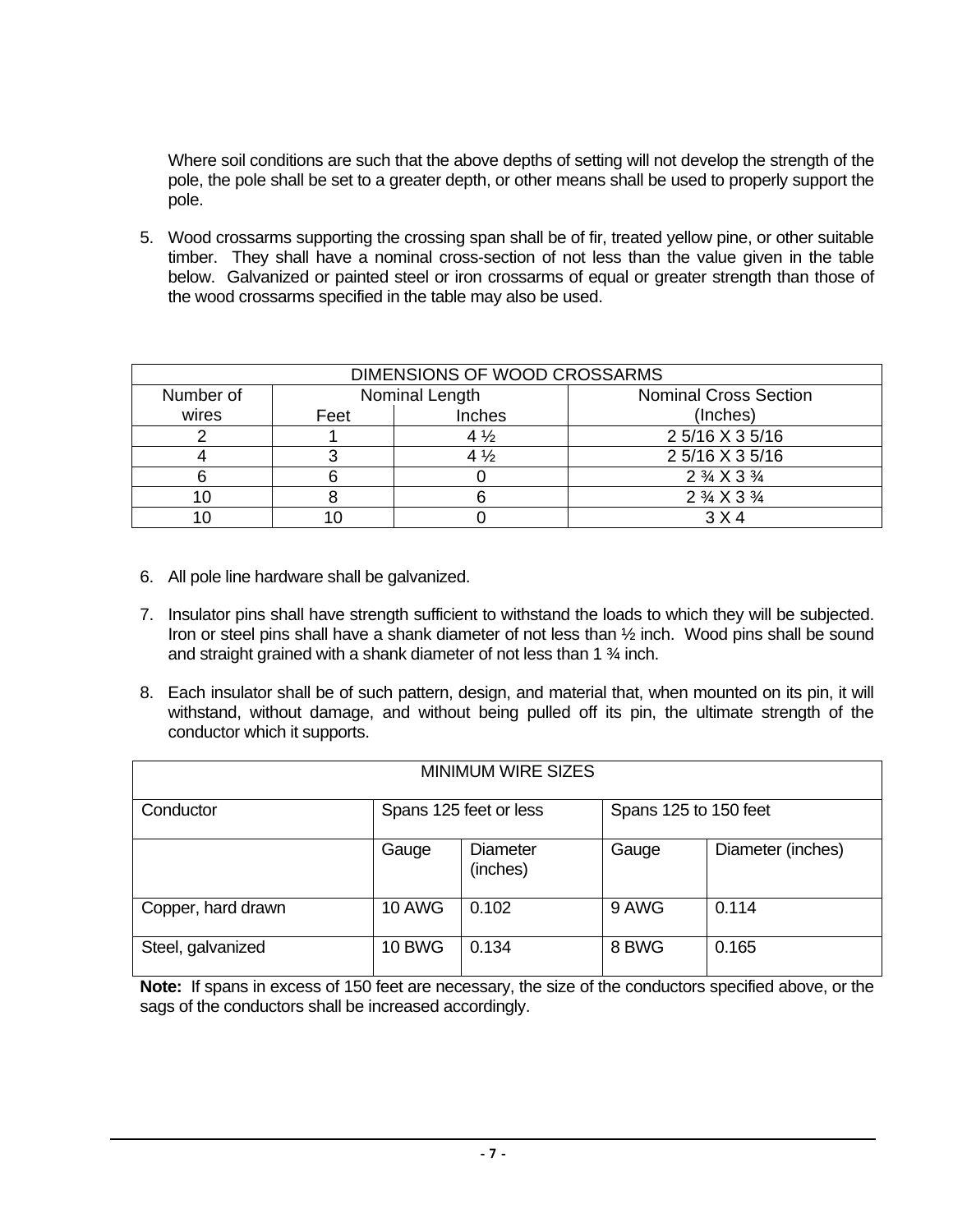- 9. Conductors shall be of material, or combination of materials, which will not corrode excessively under the prevailing conditions. The minimum allowable sizes of conductors in a span crossing over a railroad which does not, in the same span, cross over supply conductors exceeding 750 volts shall be as listed in the following table. Conductors of material other than those specified in the table below shall be of such size and so erected as to have mechanical strength not less than the sizes of the copper conductors specified.
- 10. Poles supporting the crossing span shall be guyed in both directions, if practicable, and shall be head guyed away from the crossing span when the crossing span places undue stress on the crossing poles. Guys shall be of galvanized steel or stainless steel **and shall have high visibility guarding.**
- 11. Suspension strands shall be of galvanized steel or other material that will not corrode excessively under the prevailing conditions.
- 12. The construction shall be subject to the inspection of Metra and shall comply with the requirements of these specifications. Defective material shall be rejected and replaced with acceptable material.
- 13. The crossing shall be maintained in a safe condition. The poles, crossarms, guys, wires, and other parts and materials used in the structure of the crossing shall be periodically inspected, and all defects shall be promptly repaired by the owner of the line. The guys and anchors shall be maintained so that the guys are kept taut and serve the purpose fro which they are intended. The line wires shall be kept to the proper sag. Underbrush, grass, or other combustible material shall be kept removed, by the crossing owner, from the poles for a sufficient distance to reduce fire hazard to a minimum.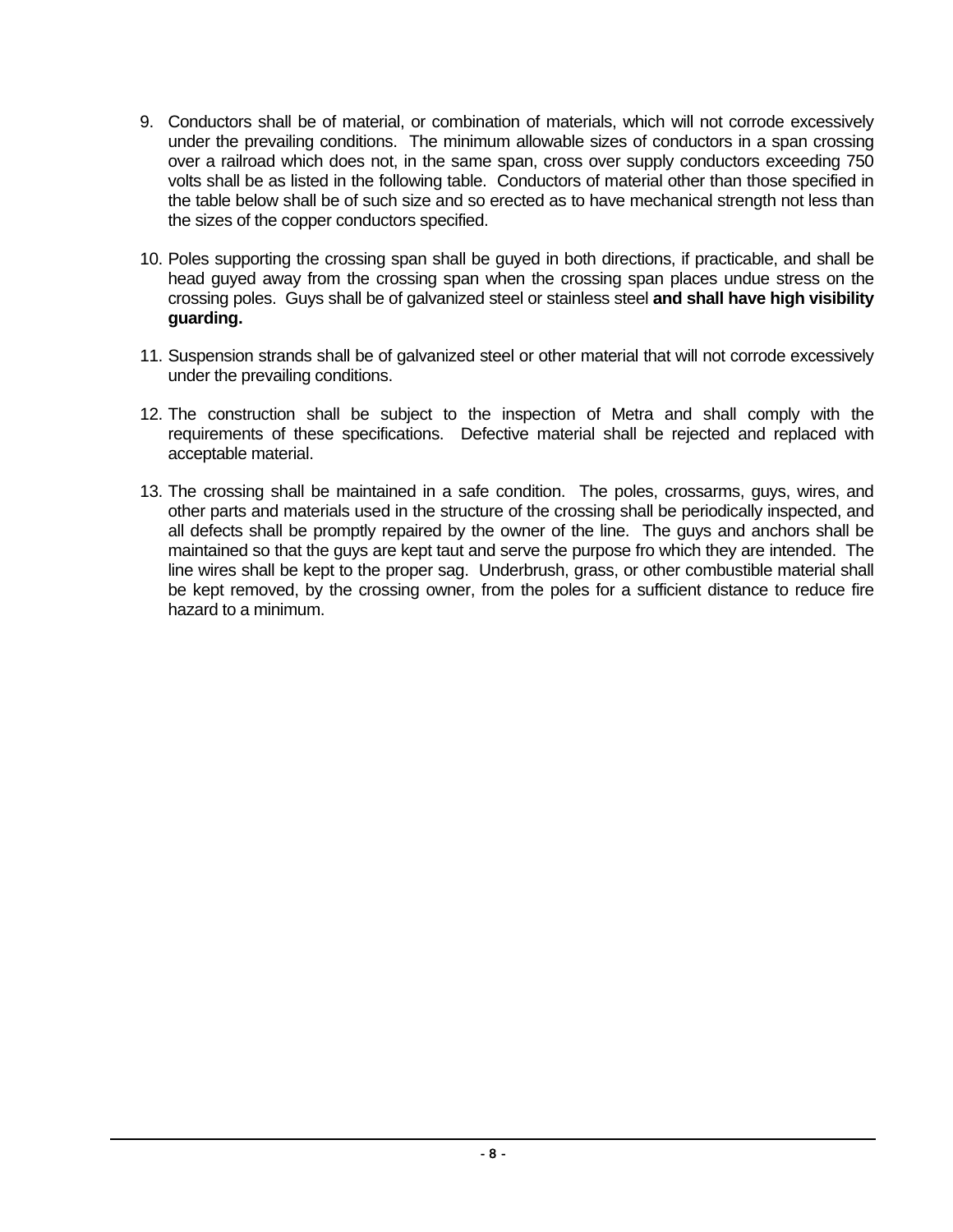14. The following table lists minimum required vertical clearances:

#### **Wire Line Clearance Chart**

| <b>VOLTAGE (to ground)</b>                                                 | <b>MINIMUM CLEARANCE</b><br><b>REQUIRED ABOVE TOP</b><br><b>OF RAIL</b> |
|----------------------------------------------------------------------------|-------------------------------------------------------------------------|
| <b>Insulated Communication Wirelines</b>                                   | $23.5$ ft.                                                              |
| Non-insulated Communication Wirelines                                      | 24 ft.                                                                  |
| Shielded or insulated power wirelines 0-750 volts                          | 24 ft.                                                                  |
| Shielded or insulated power wirelines (Lashed to bare ground<br>messenger) | $24.5$ ft.                                                              |
| 751V to 22kV                                                               |                                                                         |
| Open supply conductors                                                     | $24.5$ ft.                                                              |
| 0-750 volts                                                                |                                                                         |
| Open supply conductors                                                     | 26.5 ft.                                                                |
| 751V-22kV                                                                  |                                                                         |
| 50kV                                                                       | $27.5$ ft.                                                              |
| 100kV                                                                      | 29.2 ft.                                                                |
| 150kV                                                                      | 30.8 ft.                                                                |
| 200kV                                                                      | 32.5 ft.                                                                |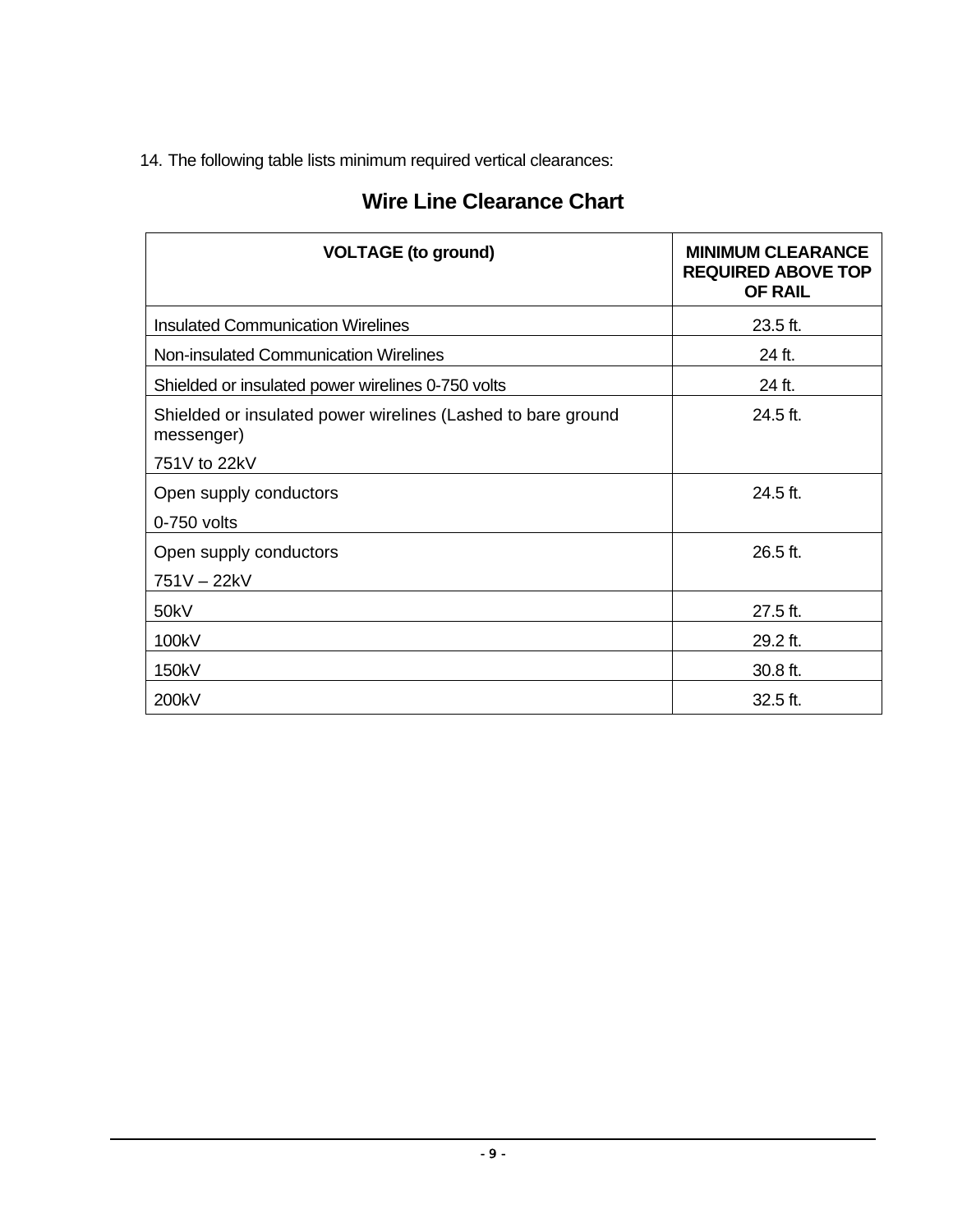### Specifications for Underground Electric Power Lines

- 1. Wire lines located within the right of way must be located as far as possible from existing tracks and other railroad facilities and as close to the right of way line as possible due to the fact that Metra occupies the right of way for the purpose of operating a commuter railroad. All installations shall be designed and constructed so the railroad operations and facilities are not interfered with. Additionally, the proposed installation shall be located to minimize encumbrance to the right of way in order that Metra will have unrestricted use of the property for current and future operations.
- 2. Wire lines shall be located to cross tracks at approximately right angles where conditions permit.
- 3. A Metra signal department employee must locate any buried signal cables prior to construction.
- 4. The tops of ducts and cable systems structures of underground cable crossings shall be located at a depth of not less than 5 feet - 6 inches below base of rail and not less than 36 inches below bottoms of ditches or 48 inches below natural ground, with the lowest depth governing. Deeper installations may be required to avoid underground railroad facilities.
- 5. Underground crossings of power supply cables with maximum voltage of 750 volts and communication cables of low voltage may be installed by pushing a galvanized steel pipe under the tracks at a depth specified above to serve as a conduit, provided such pipe extends the full width of the right of way. All ducts and/or encasements beneath the tracks must be capable of withstanding E-80 loading and conform to AREMA Specifications. Any conduits and/or encasements larger than four inches will be governed entirely by those specifications which normally cover pipelines (see "Specifications for Pipelines). Jacking or boring installation is preferred, and no water is to be used in the installation of the encasement. Plastic casing pipe is not permitted.
- 6. Underground crossings of power supply cables operating above 750 volts will be installed at depths specified above and in addition, between the points where the underground crossing enters and leaves METRA property, the cable is to be enclosed in galvanized steel pipe or approved concrete encased duct for mechanical protection of the cable. No unprotected cable of this potential will be permitted.
- 7. All underground installations must be located a minimum of 50 feet from the end of any railroad bridge, centerline of any culvert or switch area to the centerline of the wire line crossing.
- 8. If the proposed location of the wire line crosses existing culverts, the top of the buried wire line must be installed a minimum of 5' below the culvert invert. If the location crosses a ditch beyond the end of the culvert (field side) then the top of the buried encroachment must be installed 5' below the bottom elevation of the ditch.